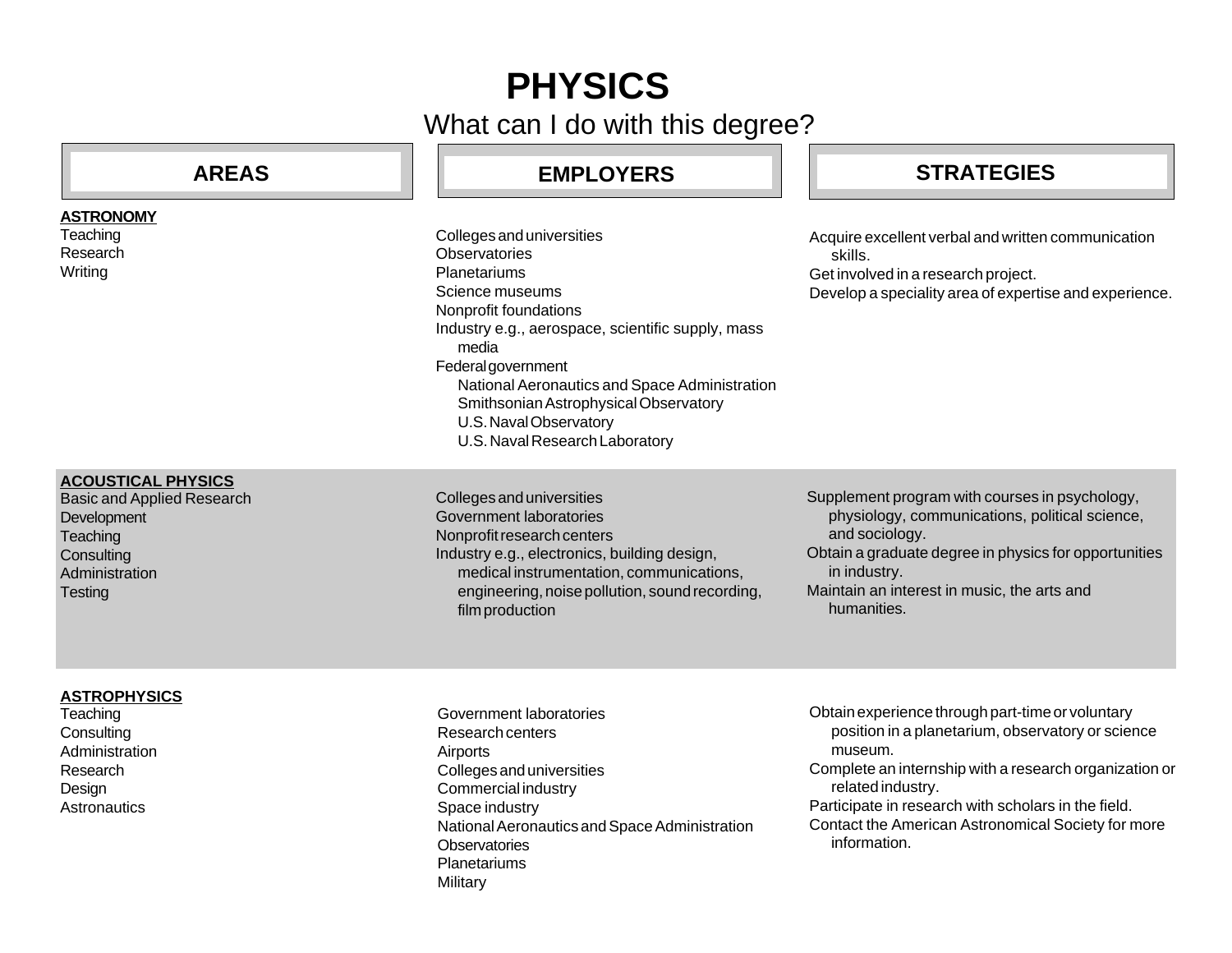| (Physics, Page 2)                                                                                                                       |                                                                                                                                                                                                                                                                                                                                                                                                                |                                                                                                                                                                                                                                                                                                                                                                                                                                                                     |
|-----------------------------------------------------------------------------------------------------------------------------------------|----------------------------------------------------------------------------------------------------------------------------------------------------------------------------------------------------------------------------------------------------------------------------------------------------------------------------------------------------------------------------------------------------------------|---------------------------------------------------------------------------------------------------------------------------------------------------------------------------------------------------------------------------------------------------------------------------------------------------------------------------------------------------------------------------------------------------------------------------------------------------------------------|
| <b>AREAS</b>                                                                                                                            | <b>EMPLOYERS</b>                                                                                                                                                                                                                                                                                                                                                                                               | <b>STRATEGIES</b>                                                                                                                                                                                                                                                                                                                                                                                                                                                   |
| <b>BIOPHYSICS</b><br><b>Basic and Applied Research</b><br>Development<br>Teaching<br>Consulting<br>Administration                       | Colleges and universities<br>Government laboratories<br>Nonprofit research centers<br>Industry e.g., biotechnology, environment,<br>pharmaceuticals<br>Hospitals                                                                                                                                                                                                                                               | Acquire information about state licensure required<br>for various types of technicians working in medical<br>settings.<br>Gain experience as a laboratory assistant or hospital<br>orderly.<br>Volunteer at a hospital or clinic.                                                                                                                                                                                                                                   |
| <b>FLUID AND PLASMA PHYSICS</b><br>Basic and Applied Research<br>Development<br>Teaching<br>Consulting<br>Administration                | Colleges and universities<br>Government laboratories<br>Government agencies<br>Nonprofit research centers<br>Industry e.g., automobile, jet engine, space vehicle<br>design, controlled fusion device design                                                                                                                                                                                                   | Obtain a graduate degree (master's or doctorate)<br>for opportunities in industry or research.                                                                                                                                                                                                                                                                                                                                                                      |
| <b>GEOPHYSICS</b><br><b>Basic and Applied Research</b><br>Development<br>Teaching<br>Consulting<br>Administration<br>Exploration        | Colleges and universities<br>Nonprofit research centers<br>Federal government e.g., Coast and Geological<br>Survey, U.S. Geological Survey, Army Map<br>Service, Naval Oceanographic Office<br>Industry e.g., petroleum, mining, exploration<br>Consulting firms                                                                                                                                               | Specialize in geophysics or minor in geology.<br>Develop good background in mathematics,<br>chemistry, engineering, and physics.<br>Maintain good physical condition.                                                                                                                                                                                                                                                                                               |
| <b>HEALTH PHYSICS</b><br>Basic and Applied Research<br>Development<br>Teaching<br>Consulting<br>Administration<br>Monitoring/Inspection | Colleges and universities<br>Government laboratories<br>Government agencies e.g., Department of<br>Defense, Department of Energy, Department of<br><b>Public Health Service</b><br>Nonprofit research centers<br>Industry e.g., health physics instrumentation,<br>nuclear power, nuclear weapons, radioisotope<br>products, nuclear accelerators, nuclear reactors<br><b>Environmental firms</b><br>Hospitals | Earn a Ph.D. and certification by the American Board<br>of Health Physics (ABHP) for top university<br>teaching, research and administrative positions.<br>Complete a master's degree and certification by the<br>ABHP for professional health physicists positions.<br>Specialize in health physics and obtain technician<br>certification from the National Registry of Radiation<br>Protection.<br>Acquire knowledge of government standards and<br>regulations. |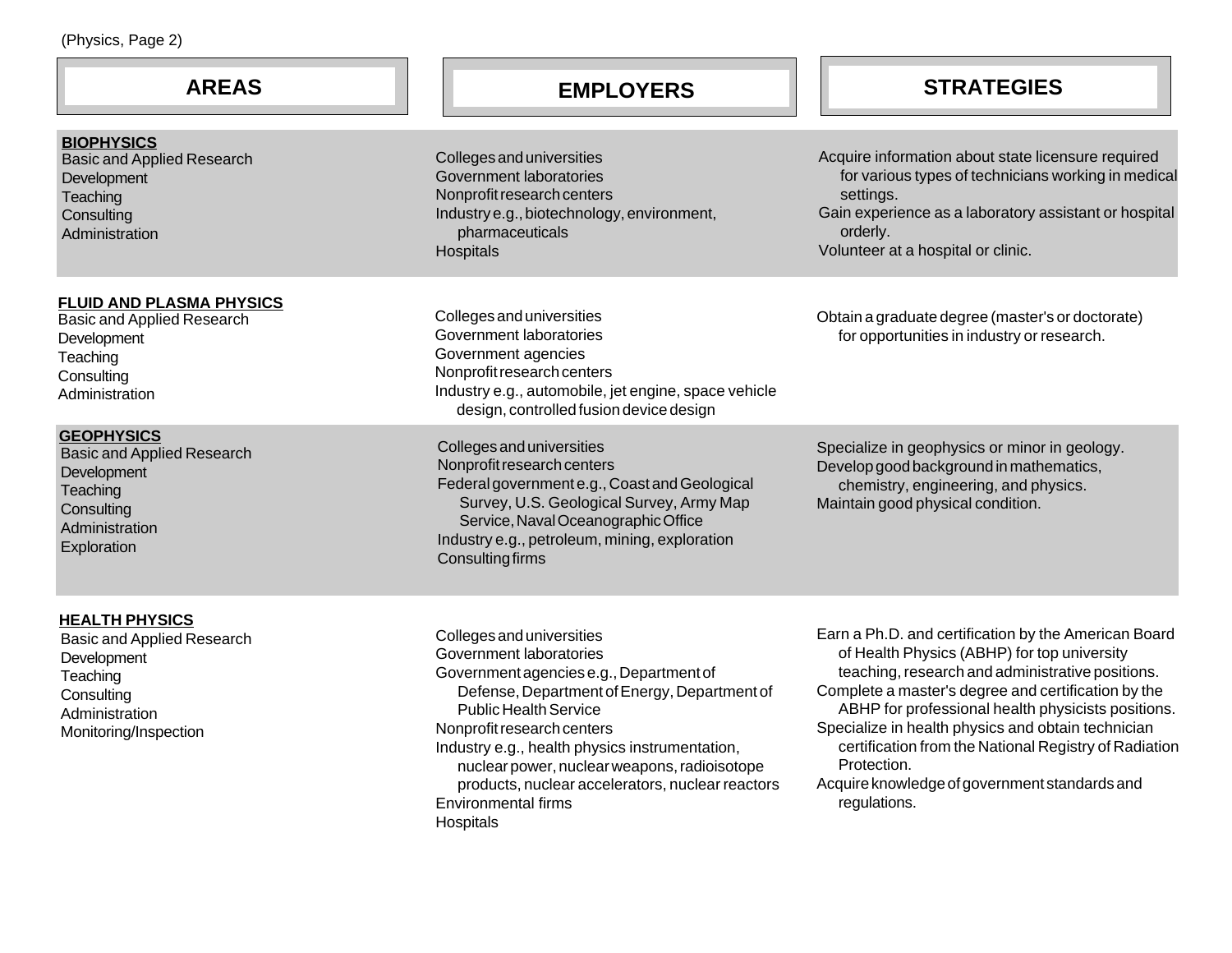| (Physics, Page 3)                                                                                                                                                                     |                                                                                                                                                                                                                                                                                                                                        |                                                                                                                                                                                                                                                                                                                                                                                                                                      |
|---------------------------------------------------------------------------------------------------------------------------------------------------------------------------------------|----------------------------------------------------------------------------------------------------------------------------------------------------------------------------------------------------------------------------------------------------------------------------------------------------------------------------------------|--------------------------------------------------------------------------------------------------------------------------------------------------------------------------------------------------------------------------------------------------------------------------------------------------------------------------------------------------------------------------------------------------------------------------------------|
| <b>AREAS</b>                                                                                                                                                                          | <b>EMPLOYERS</b>                                                                                                                                                                                                                                                                                                                       | <b>STRATEGIES</b>                                                                                                                                                                                                                                                                                                                                                                                                                    |
| <b>MEDICAL PHYSICS</b><br><b>Basic and Applied Research</b><br>Development<br>Teaching<br>Consulting<br>Administration                                                                | Colleges and universities<br><b>Medical schools</b><br>Hospitals<br>Industry e.g., medical instrumentation<br>Government laboratories<br>Nonprofit research centers<br>Government agencies                                                                                                                                             | Gain experience working in a hospital.<br>Develop a research speciality in a medical or health<br>related area.                                                                                                                                                                                                                                                                                                                      |
| <b>NUCLEAR PHYSICS</b><br><b>Basic and Applied Research</b><br>Development<br>Teaching<br>Consulting<br>Administration<br>Law<br><b>Quality Control</b><br>Operations and Maintenance | Colleges and universities<br>Military<br>Industry e.g., nuclear weapons, nuclear accelerators,<br>nuclear reactors, nuclear instrumentation,<br>radioisotope products<br>Government laboratories and research centers<br>Government agencies e.g., Department of Defense,<br>Department of Energy                                      | A master's degree is preferred for positions in<br>industry.<br>Develop excellent laboratory skills.<br>Acquire a strong mathematics and chemistry<br>background.                                                                                                                                                                                                                                                                    |
| <b>OPTICAL PHYSICS</b><br><b>Basic and Applied Research</b><br>Development<br>Teaching<br>Consulting<br>Administration                                                                | Colleges and universities<br>Government laboratories<br>Nonprofit research centers<br>Industry e.g., medical scanners, eyeglasses,<br>binoculars, microscopes, lasers, holography,<br>display technologies, x-ray, ultraviolet spectra,<br>fiber optics<br>Federal agencies e.g., NASA, Department of<br>Energy, Department of Defense | Obtain a master's degree for positions in industry.<br>Supplement program with courses in electricity,<br>magnetism, quantum mechanics, and<br>electronics.<br>Get involved in an independent optics project during<br>senior year.                                                                                                                                                                                                  |
| <b>SCIENCE EDUCATION</b><br>Teaching<br><b>Computer Software Development</b><br><b>Educational Research</b><br>Writing and Editing<br>Library and Information Sciences                | Public school systems, K-12<br>Private schools, K-12<br>Publishing companies: books, magazines, videos<br>Software developers<br>Libraries                                                                                                                                                                                             | Gain experience working with young people through<br>volunteering and tutoring.<br>Work with after school programs and summer<br>camps.<br>Acquire appropriate state teacher certification for<br>K-12 teaching opportunities.<br>Visit schools and observe classrooms.<br>Create a portfolio of science experiments and<br>activities.<br>Become skilled in the use of computers.<br>Earn a graduate degree in information science. |